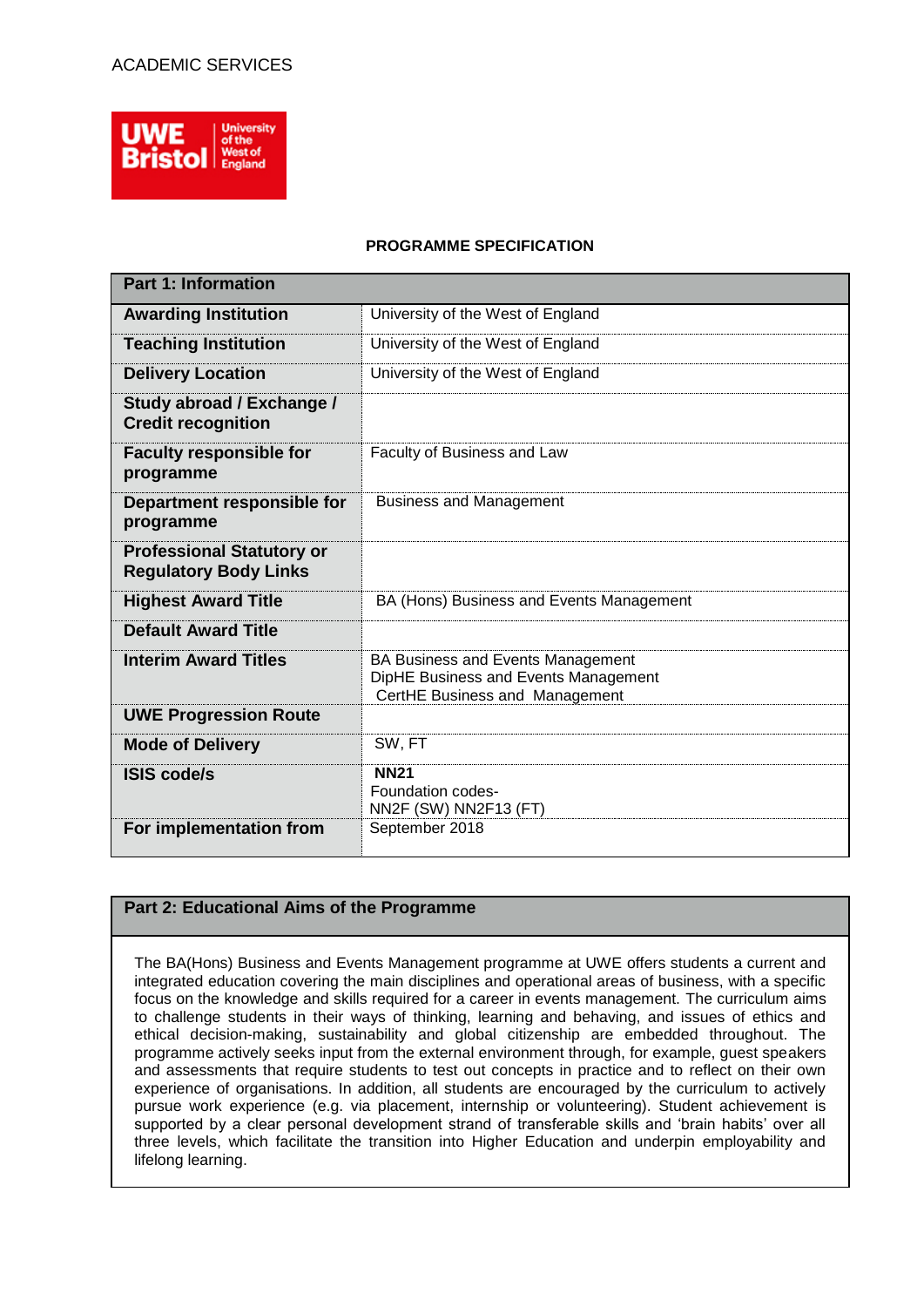# **Part 2: Educational Aims of the Programme**

The programme aims to enable students to:

- acquire a critical understanding of (event) organisations, their management and the changing external environment in which they operate, and of events as an area of academic and applied study, event planning and management, event attendees and clients, and events policy and strategy;
- be equipped with the employability attributes and skills necessary for a career in business or events management (including self-employment);
- develop an analytical and enquiring approach in the analysis of business problems so that considered and appropriate conclusions are drawn, which can be communicated effectively in a variety of forms;
- have an informed understanding of critical contemporary issues and theoretical debates, including ethics and ethical decision-making, sustainability and global citizenship;
- work with academic theory in practice; and
- develop a strong sense of self and the lifelong learning skills to make an ongoing contribution to society at large.

## **Programme requirements for the purposes of the Higher Education Achievement Record (HEAR)**

Graduates will have studied various business disciplines, as well as event contexts, events planning and management, pervasive issues and project work (involving the staging and evaluation of a live event). In addition, they will have undertaken portfolio work, simulation games, site visits and (nonresidential) field trips, and possibly a placement or study year abroad and additional professional qualifications (e.g. CIM, ILM). They will be in possession of intellectual and transferable skills, the sum of which makes them suitable for a range of graduate employment positions, and subject, professional and practical skills that make them ideal for employment in the events industry (or the tourism industries more generally).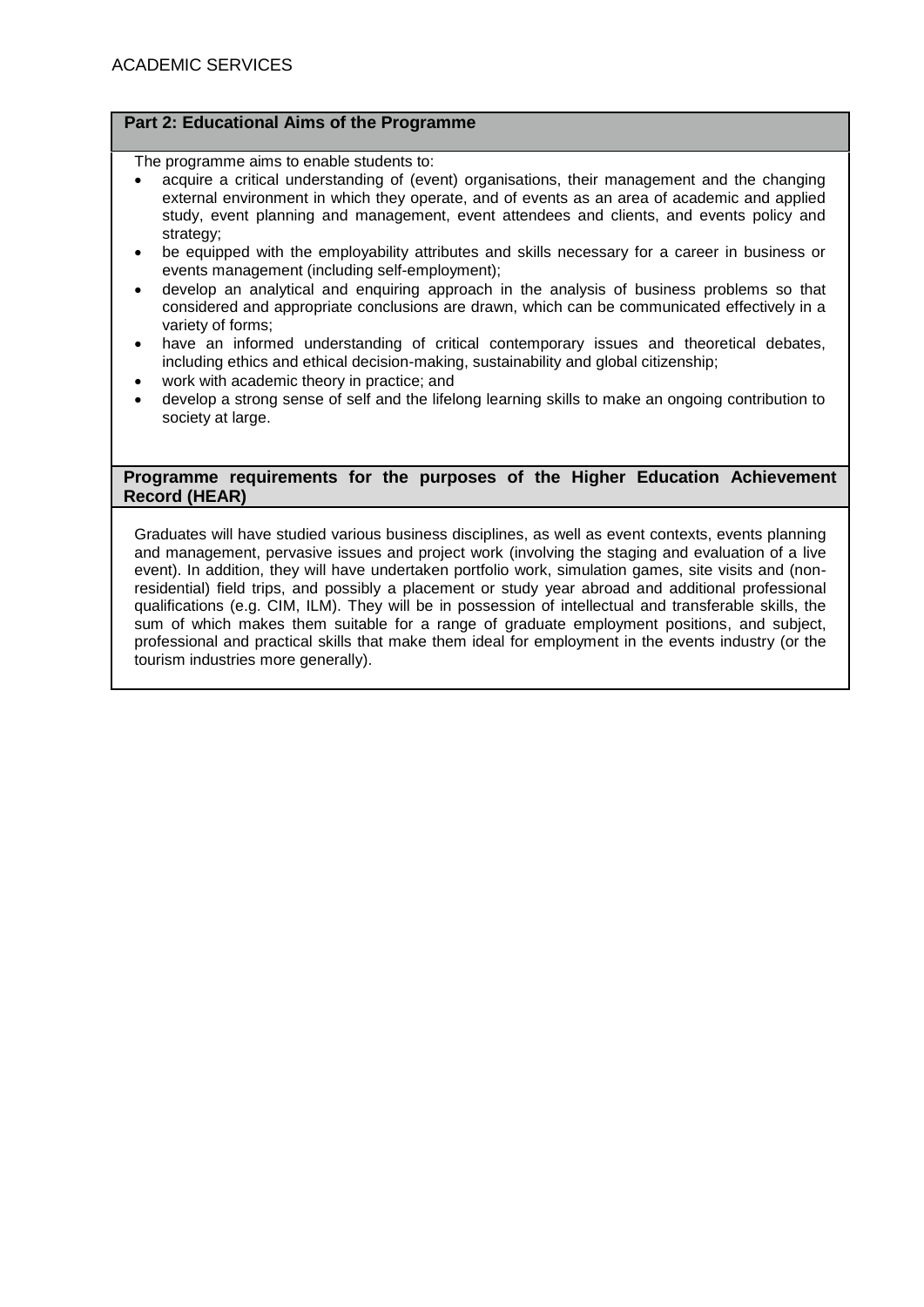| <b>Learning Outcomes:</b>                                                                                                      | UMCDMX-15-1    | <b>UMADDN-15-1</b> | <b>UMEDGW-15-1</b> | <b>JMKDN8-15-1</b> | <b>JMCDN4-15-1</b> | JMCDMT-15-1               | JMODDP-15-1               | JMKDDE-15-1 | JMPDM3-15-2               | JMADDF-15-2 | <b>JMKDC6-15-2</b> | JMKDEW-15-2               | JMPDM6-15-2    | JMCDM9-15-2 | JMCDMB-15-2               | <b>JMKDC7-15-3</b> | JMSDDJ-15-3               | JMKDBP-15-3  | <b>JMKDFD-15-3</b> | Projects     |
|--------------------------------------------------------------------------------------------------------------------------------|----------------|--------------------|--------------------|--------------------|--------------------|---------------------------|---------------------------|-------------|---------------------------|-------------|--------------------|---------------------------|----------------|-------------|---------------------------|--------------------|---------------------------|--------------|--------------------|--------------|
| A) Knowledge and understanding of:                                                                                             |                |                    |                    |                    |                    |                           |                           |             |                           |             |                    |                           |                |             |                           |                    |                           |              |                    |              |
| 1. The global business environment                                                                                             |                |                    | X                  |                    |                    |                           |                           |             |                           |             |                    | Χ                         |                |             |                           |                    |                           |              |                    |              |
| 2. The nature of markets and customers and the role of marketing.                                                              |                |                    | X                  | X                  |                    |                           |                           | X           |                           |             | X                  |                           |                |             |                           | X                  |                           |              |                    |              |
| 3. The use of accounting and the sources, uses and management<br>of finance.                                                   |                | X                  |                    |                    |                    |                           |                           |             |                           | X           |                    |                           |                |             |                           |                    |                           |              |                    |              |
| 4. The nature of organisations, work and management.                                                                           | $\overline{X}$ |                    |                    |                    |                    | X                         | $\overline{X}$            |             |                           |             |                    |                           | $\overline{X}$ |             |                           |                    | $\times$                  |              |                    |              |
| 5. The management and development of people                                                                                    |                |                    |                    |                    |                    |                           | $\times$                  |             | X                         |             |                    |                           |                |             |                           | X                  |                           |              |                    |              |
| 6. The management of resources and operations                                                                                  | $\overline{X}$ |                    |                    |                    |                    |                           |                           |             |                           |             | X                  | X                         |                |             |                           |                    |                           |              |                    |              |
| 7. The management of information systems<br>and use of<br>communication and information technology                             |                |                    |                    |                    | X                  |                           |                           | X           | $\times$                  |             |                    | $\overline{X}$            |                |             |                           |                    |                           |              |                    |              |
| 8. Business policy and strategy                                                                                                | $\overline{X}$ |                    |                    |                    | X                  |                           |                           |             |                           |             |                    | $\overline{X}$            |                |             |                           |                    |                           |              |                    |              |
| 9. Quantitative methods for managerial applications.                                                                           |                |                    |                    |                    | $\overline{X}$     |                           |                           |             |                           |             |                    |                           |                |             |                           |                    |                           |              |                    |              |
| 10. Business and management research                                                                                           | $\overline{X}$ |                    |                    | X                  | $\overline{X}$     |                           |                           |             |                           |             |                    |                           |                | $\times$    | $\overline{X}$            | X                  |                           |              |                    | X            |
| 11. Ethics & ethical decision making; sustainability & global<br>citizenship                                                   |                |                    |                    | Χ                  |                    |                           |                           |             | X                         |             | X                  | X                         |                | $\times$    |                           | X                  |                           |              |                    | $\times$     |
| 12. Knowledge appropriate to programme subject specialism                                                                      | $\times$       |                    |                    | X                  |                    |                           |                           | X           |                           |             | X                  | $\times$                  | $\times$       |             |                           | $\times$           | $\times$                  | X            |                    |              |
| 13. The relevance of the disciplines of law, economics, accounting,<br>business and management to professional life            |                |                    |                    |                    |                    |                           |                           |             |                           |             |                    |                           |                |             |                           |                    |                           |              |                    |              |
| (B) Intellectual Skills                                                                                                        |                |                    |                    |                    |                    |                           |                           |             |                           |             |                    |                           |                |             |                           |                    |                           |              |                    |              |
| 1. Gather and critically evaluate evidence and information from a<br>range of sources.                                         | X              | X                  | X                  | X                  | X                  | X                         | X                         | x           | $\boldsymbol{\mathsf{x}}$ | X           | X                  | X                         | X              | X           | X                         | x                  | X                         | X            |                    | X            |
| 2. Identify and analyse business problems in a range of contexts<br>using appropriate concepts and frameworks.                 | X              | $\mathsf{x}$       | $\mathsf{x}$       | X                  | $\pmb{\mathsf{x}}$ | $\pmb{\times}$            | X                         | x           | $\mathsf{x}$              | X           | $\pmb{\times}$     | $\boldsymbol{\mathsf{x}}$ | X              | X           | $\pmb{\chi}$              | X                  | $\boldsymbol{\mathsf{x}}$ | X            |                    | x            |
| 3. Draw conclusions, develop judgements, create and evaluate<br>alternative solutions and make decisions on their application. | X              | $\mathsf{x}$       | X                  | X                  | X                  | X                         | $\boldsymbol{\mathsf{x}}$ | X           | $\boldsymbol{\mathsf{x}}$ | X           | X                  | $\boldsymbol{\mathsf{x}}$ | X              | X           | $\boldsymbol{\mathsf{x}}$ | $\mathsf{x}$       | $\boldsymbol{\mathsf{x}}$ | $\mathsf{x}$ |                    | $\mathsf{x}$ |
| 4. Apply these skills in a range of complex and unpredictable<br>contexts.                                                     | X              | X                  | X                  | X                  | X                  | $\boldsymbol{\mathsf{x}}$ | X                         | x           | $\mathsf{x}$              | X           | X                  | X                         | X              | X           | $\mathsf{x}$              | $\mathsf{x}$       | $\boldsymbol{\mathsf{x}}$ | X            |                    | X            |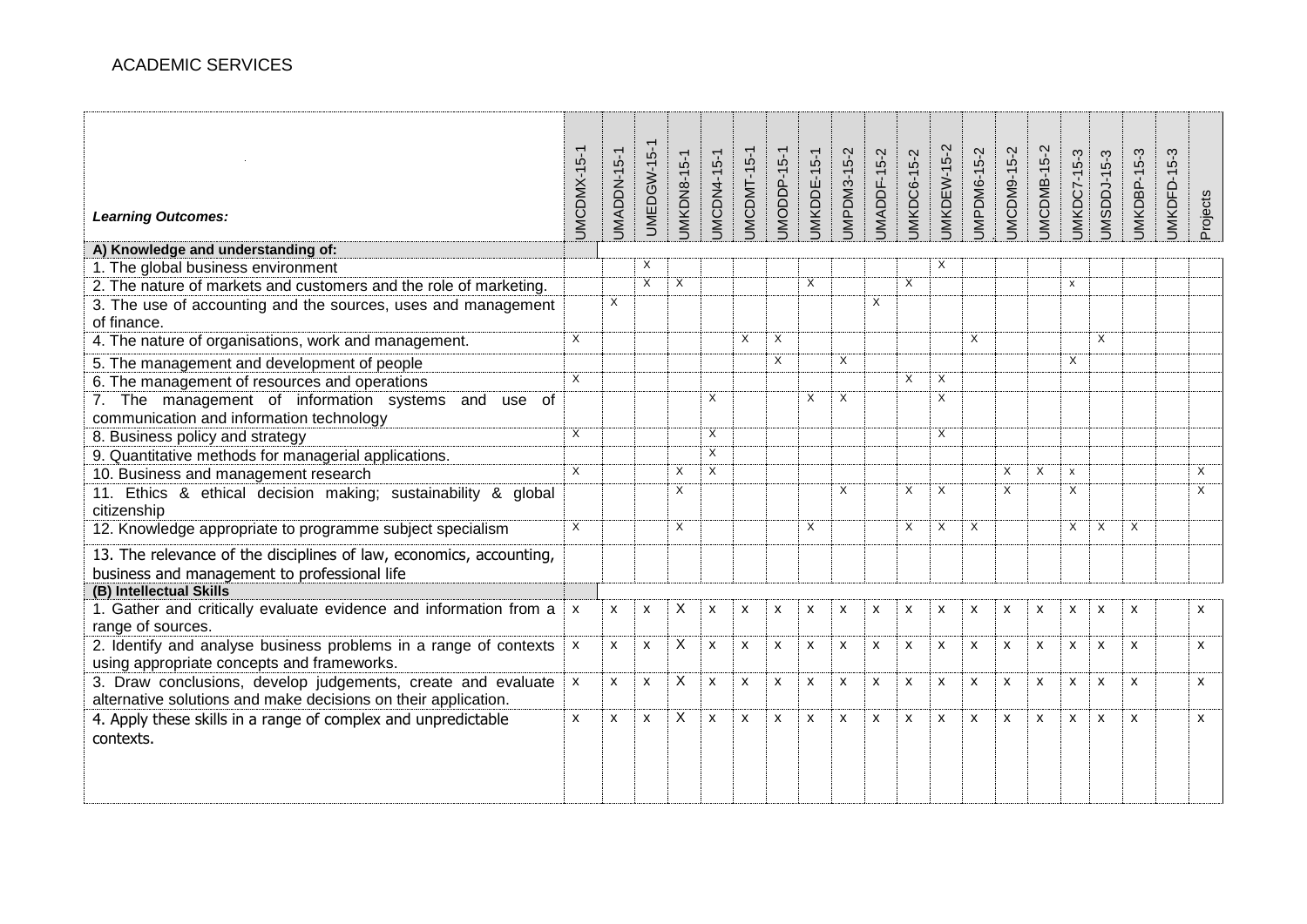| <b>Learning Outcomes</b>                                              | $\overline{ }$<br>ယုံ<br>JMCDMX-1 | $5-1$<br>JMADDN-1         | JMEDDM-15-1 | <b>JMKDN8-15-1</b> | JMCDN4-15-     | JMCDMT-15                 | JMODDP-15      | JMKDDE-15-1               | JMPDM3-15-2 | $5 - 2$<br>JMADDF-1 | <b>JMKDC6-15-2</b> | JMMDEW-15-2               | $5-2$<br>JMPDM6-1         | JMCDM9-15-2               | JMCDMB-15-2 | JMKDC7-15-3 | JMSDDJ-15-3 | <b>JMKDBP-15-3</b> | <b>JMKDFD-15-3</b> | Projects |
|-----------------------------------------------------------------------|-----------------------------------|---------------------------|-------------|--------------------|----------------|---------------------------|----------------|---------------------------|-------------|---------------------|--------------------|---------------------------|---------------------------|---------------------------|-------------|-------------|-------------|--------------------|--------------------|----------|
| (C) Subject/Professional/Practical Skills                             |                                   |                           |             |                    |                |                           |                |                           |             |                     |                    |                           |                           |                           |             |             |             |                    |                    |          |
| 1. Initiate plan and carry out an event                               |                                   |                           |             | X                  |                |                           |                |                           |             |                     |                    |                           |                           | X                         | X           | X           |             |                    |                    | x        |
| 2. Write management reports                                           | $\mathsf{x}$                      | X                         | X           | X                  |                |                           | X              | X                         |             | X                   | X                  | $\mathsf{x}$              |                           |                           | X           | X           |             |                    |                    | x        |
| 3. Contribute effectively to group projects and deliver presentations |                                   |                           | X           | X                  |                | X                         | X              | X                         |             | X                   | x                  | X                         |                           | X                         |             | X           |             | X                  |                    |          |
| 4. Select and use subject specific tools and techniques               |                                   | $\boldsymbol{\mathsf{x}}$ | X           |                    | $\mathsf{x}$   |                           |                | X                         |             | x                   |                    | X                         |                           |                           |             |             |             | X                  |                    |          |
| 5. Develop professional identity and subject expertise relevant to    | X                                 |                           |             | X                  |                |                           |                | X                         |             |                     | x                  | $\boldsymbol{\mathsf{x}}$ | x                         |                           |             | x           |             | x                  |                    |          |
| degree programme, i.e. Business Management and marketing              |                                   |                           |             |                    |                |                           |                |                           |             |                     |                    |                           |                           |                           |             |             |             |                    |                    |          |
|                                                                       |                                   |                           |             |                    |                |                           |                |                           |             |                     |                    |                           |                           |                           |             |             |             |                    |                    |          |
| (D) Transferable skills and other attributes                          |                                   |                           |             |                    |                |                           |                |                           |             |                     |                    |                           |                           |                           |             |             |             |                    |                    |          |
| 1. Work effectively alone.                                            | X                                 | X                         | X           | X                  | x              | X                         | X              | X                         | х           | х                   | X                  | X                         | x                         | X                         | <b>X</b>    | х           | x           |                    | X                  |          |
| 2. Work effectively in groups.                                        | $\boldsymbol{\mathsf{x}}$         | X                         | X           | X                  | $\pmb{\times}$ | X                         | X              | X                         | X           | $\pmb{\times}$      | X                  | X                         | $\boldsymbol{\mathsf{x}}$ | $\pmb{\times}$            | X           | X           | X           |                    | X                  |          |
| 3. Present, discuss and defend ideas concepts and views through       | X                                 | X                         | X           | X                  | X              | $\boldsymbol{\mathsf{x}}$ | X              | $\boldsymbol{\mathsf{x}}$ | X           | X                   | X                  | X                         | $\boldsymbol{\mathsf{x}}$ | $\boldsymbol{\mathsf{x}}$ | x           | X           | X           |                    | X                  |          |
| formal and informal written and spoken languages.                     |                                   |                           |             |                    |                |                           |                |                           |             |                     |                    |                           |                           |                           |             |             |             |                    |                    |          |
| 4. Extract, process and present numerical information for a given     | X                                 | Χ                         | X           | X                  | X              | X                         | X              | X                         | x           | X                   | X                  | X                         | X                         | $\boldsymbol{\mathsf{x}}$ | x           | X           |             |                    | X                  |          |
| purpose.                                                              |                                   |                           |             |                    |                |                           |                |                           |             |                     |                    |                           |                           |                           |             |             |             |                    |                    |          |
| 5. Use information technology.                                        | X                                 | X                         | x           | X                  | x              | X                         | X              | X                         | X           | X                   | X                  | x                         | X                         | X                         | X           | X           | X           |                    | X                  |          |
| 6. Manage own time and workload                                       |                                   | x                         | x           | X                  | x              | x                         | X              | X                         | x           | X                   | X                  | x                         | X                         | X                         | x           | x           | X           |                    | X                  |          |
| 7. Take responsibility for own learning.                              |                                   | X                         | x           | X                  | x              | X                         | $\pmb{\times}$ | X                         | X           | X                   | X                  | X                         | $\boldsymbol{\mathsf{x}}$ | X                         | X           | X           | X           |                    | X                  |          |
| 8. Reflect on own performance and respond positively to feedback.     |                                   | x                         | X           | X                  | x              | X                         | X              | X                         | x           | X                   | X                  | x                         | X                         | X                         | X           | X           | X           |                    | X                  |          |
| 9. Transfer knowledge and skills across different settings.           |                                   | X                         | x           | X                  | x              | X                         | X              | X                         | x           | X                   | X                  | X                         | X                         | X                         | X           | X           | X           |                    | X                  |          |
| 10. Develop a strong sense of self and the life-long learning         | X                                 | X                         | X           | x                  | X              | X                         | X              | X                         | X           | x                   | X                  | X                         | X                         | $\boldsymbol{\mathsf{x}}$ | X           | X           | X           |                    | x                  |          |
| skills to make an ongoing contribution to society at large.           |                                   |                           |             |                    |                |                           |                |                           |             |                     |                    |                           |                           |                           |             |             |             |                    |                    |          |
| 11. Develop skills related to enterprise.g. creative problem          |                                   |                           |             |                    |                | X                         |                |                           |             |                     |                    |                           | $\boldsymbol{\mathsf{x}}$ |                           |             |             |             |                    | X                  |          |
| solving, analysis, evaluation of alternatives and planning            |                                   |                           |             |                    |                |                           |                |                           |             |                     |                    |                           |                           |                           |             |             |             |                    |                    |          |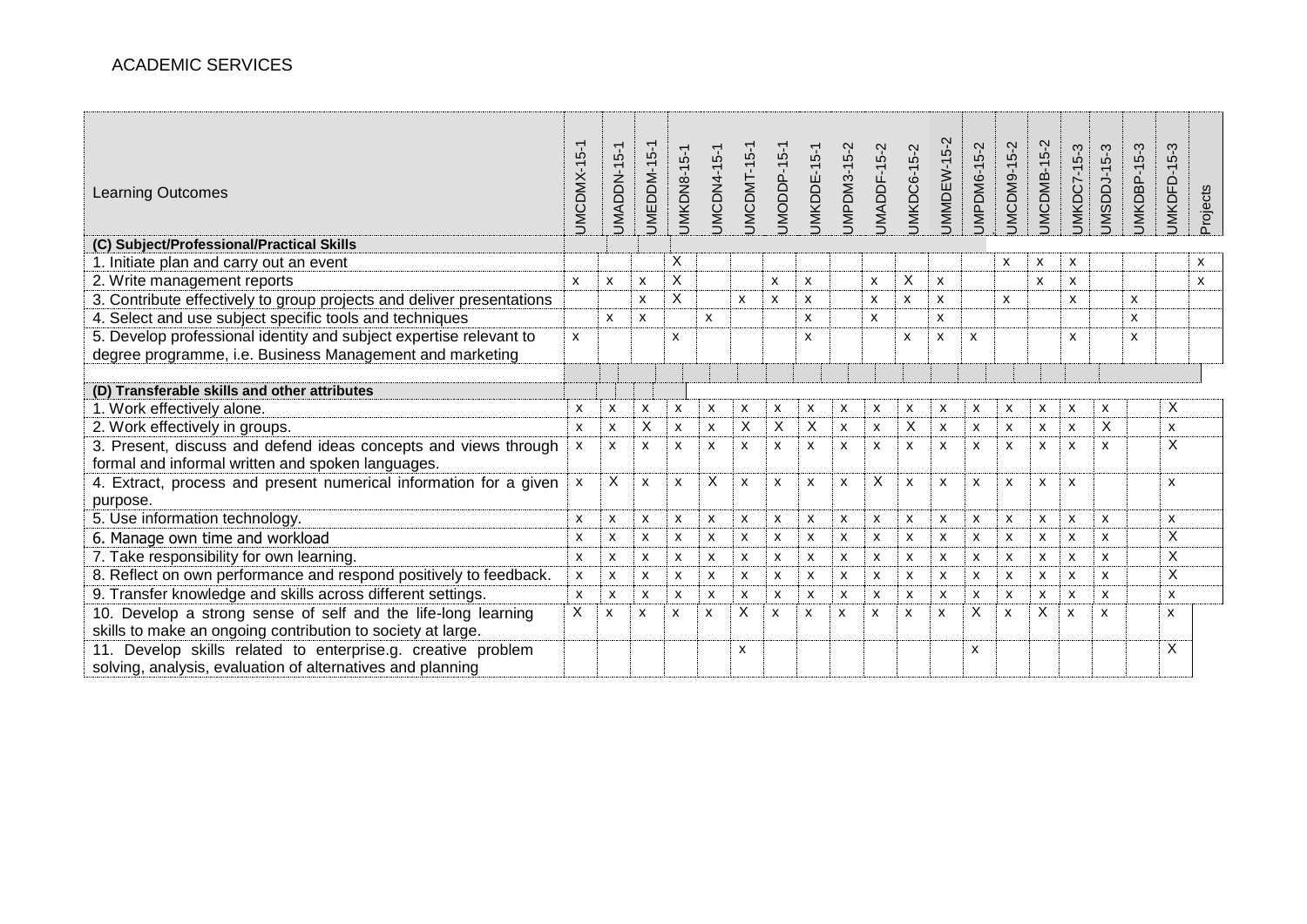#### **Teaching and learning strategies to enable learning outcomes to be achieved and demonstrated**

At UWE Bristol there is a policy for a minimum average requirement of 12 hours/week contact time over the course of a full-time undergraduate programme. This contact time encompasses a range of face-to-face activities, as described below. In addition various other learning activities will be embedded within the programme which, together with the contact time, will enable learning outcomes to be achieved and demonstrated.

On the BA (Hons) Business and Events Management programme teaching is a mix of scheduled, independent and placement learning:

**Scheduled learning** includes lectures, seminars/workshops, 'lectorials' (a mix of lecture and seminar), 'webinars' (synchronous online seminars), group project supervision and individual supervision, some of which may also be facilitated in an online environment. Scheduled sessions may vary slightly depending on the module choices made.

**Independent learning** includes hours engaged with essential reading, preparation for classes, reviewing lecture content, case study preparation, assignment preparation and completion, exam revision, etc. Scheduled sessions may vary slightly depending on the module choices made.

**Placement learning**. For students on the sandwich programme this is either:

- Placement option a minimum of 40 weeks in employment; or
- Study Year Abroad option two semesters of study (a minimum of 36 weeks at a partner institution abroad).

#### **Description of any Distinctive Features**

The overarching aim of the Faculty's Learning Teaching and Assessment (LTA) Strategy is 'to maximise student achievement (both in relation to award classification and to employability) and student satisfaction whilst maintaining appropriately rigorous academic standards and supporting the university's vision of becoming an inclusive and welcoming learning community, actively engaged with global society and based on values of mutual respect, critical engagement and self-awareness'.

The supporting objectives of the strategy are the:

- further development of intellectually vibrant, highly reflective, mutually respectful and diverse student and staff learning communities within the Faculty;
- increase in the use of links with the world external to UWE (including professional accreditation where possible) to inform curriculum design and delivery and provide lifelong learning opportunities;
- provision of an effective, efficient and supportive infrastructure for learning (organisation and management of programmes, student advice, communication with students etc);
- appropriate design and flexible delivery of curricula which provide an intellectually stimulating learning experience enabling students to develop as highly employable and internationally aware lifelong learners;
- provision of effective support for students making the transition to learning at UWE;
- provision of effective and ongoing developmental support for all staff; and
- use of effective strategies for assessment for learning.

Specifically, the programme builds on the University's established teaching and research expertise in tourism and events studies/management, and links with event organisations and venues in Southwest England, thus offering considerable potential for research-informed and experiential learning.

# **Curriculum Design Content and Organization**

The programme is delivered within the Faculty of Business and Law Undergraduate Scheme, which allows credit accumulation and flexibility in the student learning process.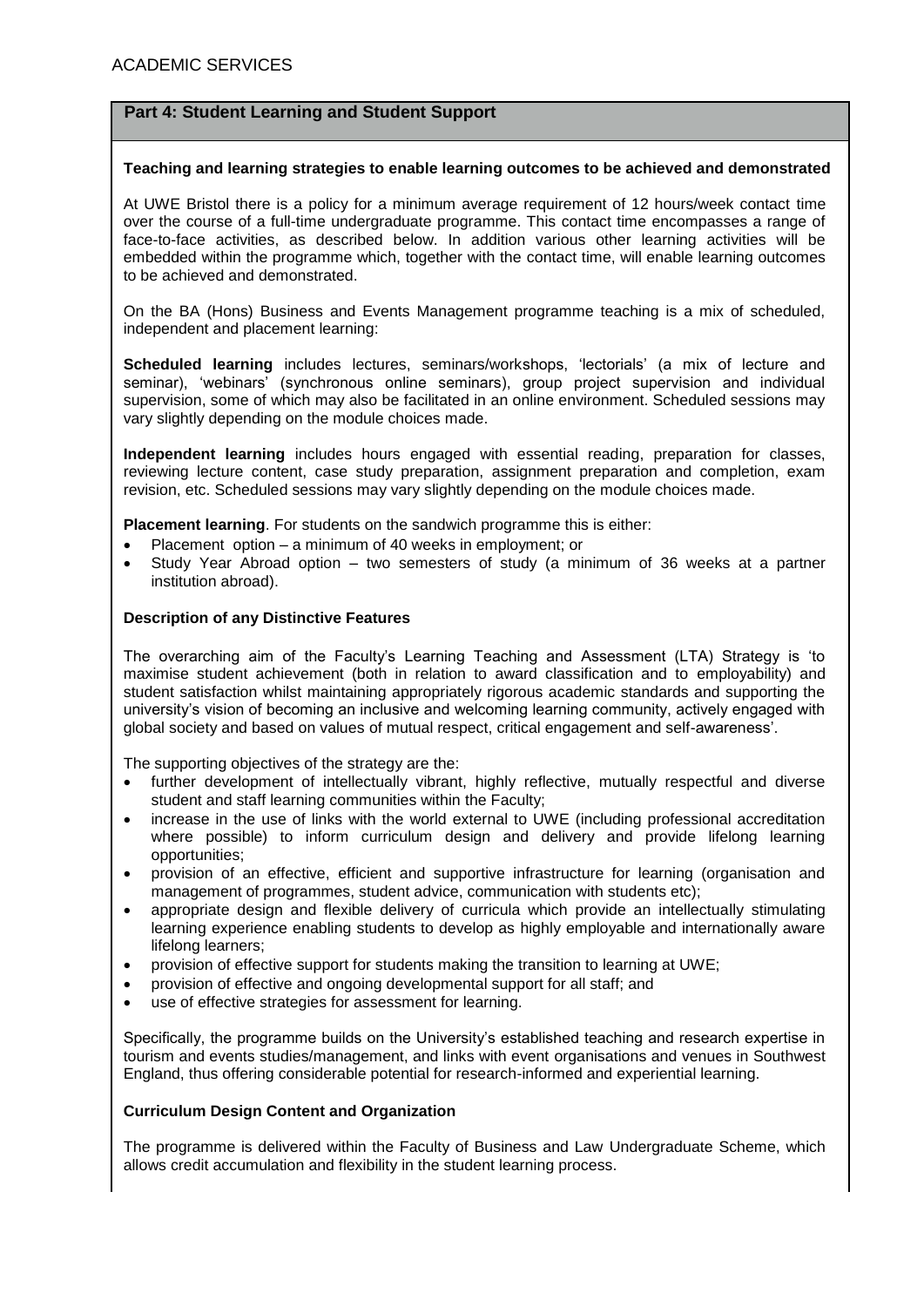The programme is structured on the basis of 15-credit semesterised modules. Each semester consists of a 12 week teaching block following by a period of assessment.

The programme utilises a Level 1 with learning objectives common across a number of other Business School programmes, which allows students the maximum flexibility to transfer in or out of this programme and to pursue the course of study that is most appropriate to their emergent subject and/or professional interests.

The programme is organised within and between each of the levels, where it is designed to provide a coherent set of modules at each level and to allow students to develop and progress through each level; in relation to knowledge and understanding, cognitive, subject-specific and study skills.

Level One of the programme comprises an introduction to organisations, their management and the external environment in which they operate, together with a module focusing on the economic and social significance of events, event experiences and the consequences and legacies of planned events (alongside tourism as a closely related field of study). During this time, students develop the intellectual and practical skills associated with making the transition from studying at school or college to studying at university.

At Level Two the emphasis is on managing people, finance, and events, and on developing students' research skills and capacity for innovation and creativity.

Level Three enables students to engage with a variety of contemporary issues in event studies, and to work in teams and individually on delivering and evaluating an event. Additional core and option modules allow for strategic thinking and a degree of specialisation in areas of interest and relevance to students' career aspirations. Level Three is designed to integrate the academic knowledge gained in the first two levels of study to enable students to gain a deep understanding of the interdisciplinary nature of business and also to allow them to focus on marketing topics that are of universal importance. Integration is in part achieved through the choice of Level 3 project, which range from a more traditional dissertation project in the Critical Business Enquiry Project; to an applied Work-based Enquiry Project (based on Placement or concurrent work experience); to a new business launch or creating a business case project in the Enterprise Project. In addition students have a choice of six optional modules, which focus on specific areas of interest, pervasive and contemporary issues, including Interactive & Digital Marketing, Social Marketing and Global Marketing. These optional modules allow level three students to develop a deep understanding of the areas of business in which they have a specialist interest.

## **Teaching, Learning and Assessment**

The teaching, learning and assessment strategy of the Faculty encourages students to assume responsibility for many aspects of their learning and staff to take responsibility for facilitating that learning. The balance of student and staff responsibility varies according to individual student profiles, academic level and the nature of the learning outcomes the students are expected to meet. Ultimately, the aim of this programme is to enable students to progress to a high level of autonomy in their learning and to view that learning as an ongoing process over which they have some control, about which they are able to make active choices, and which they are free to challenge.

To achieve this, an appropriate blend of learning approaches and opportunities has been integrated throughout the programme with an overall emphasis on active student participation. The Faculty 'blend' consists of face-to-face learning in large and small groups (lectures and seminars/workshops) supported by online learning on Blackboard, together with exposure to real-world examples through case studies, occasional field trips and external visits, and guest practitioner speakers. There is a significant requirement for students to work independently throughout the programme – both individually and in groups – with the level of this independence increasing as the student moves from Level One to Level Three.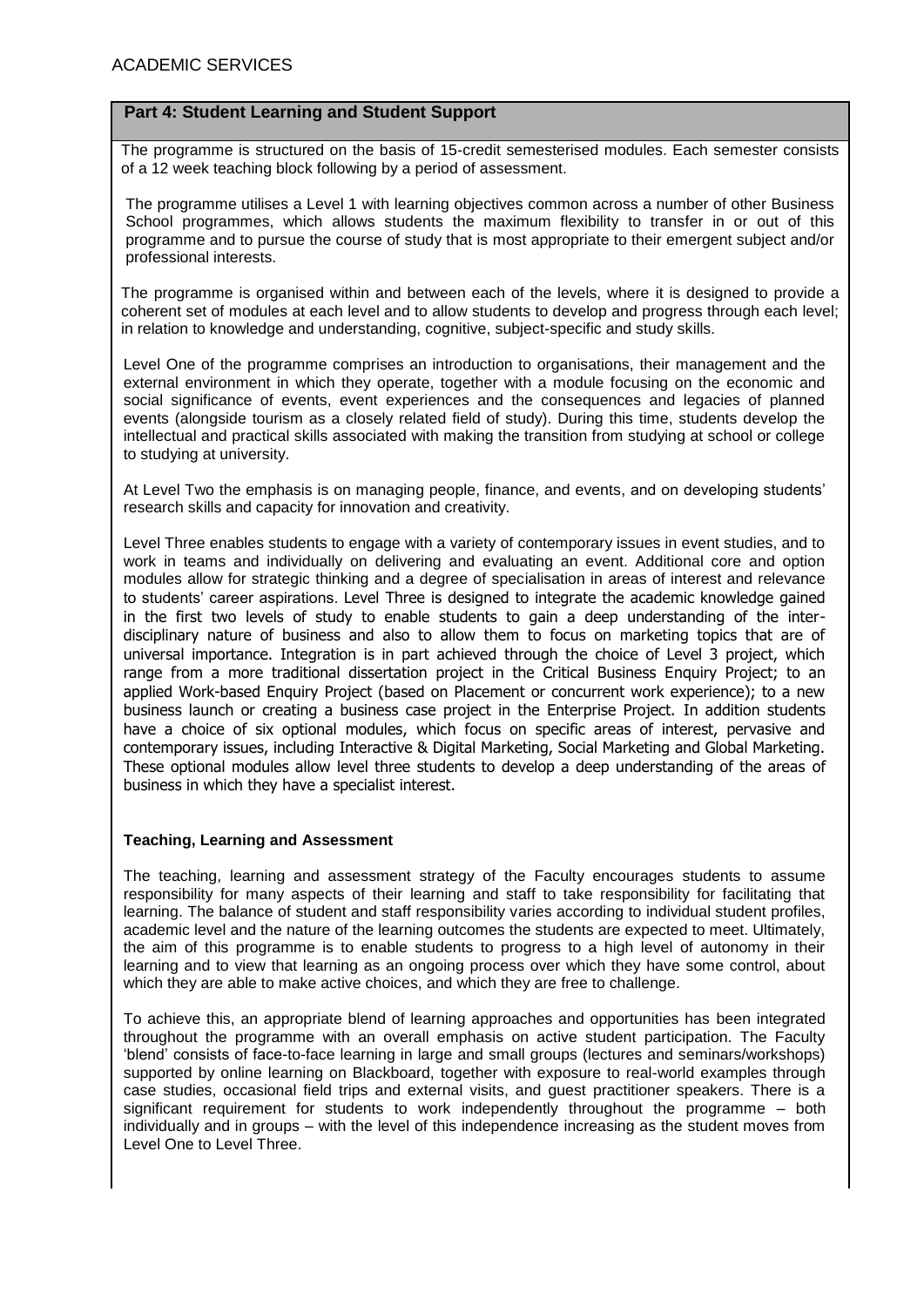Included within the programme is a clear personal development strand of transferable skills and 'brain habits' of the sort which facilitate the transition into HE and underpin employability and lifelong learning. These personal and academic 'literacies' – study, research and employability skills – are developed at all levels of the programme through the 15 credit modules thus:

|       | Professional<br>Personal<br>and<br>(Employability) Strand | Enquiry Strand (Research and<br><b>Academic Skills development)</b> |  |  |  |  |
|-------|-----------------------------------------------------------|---------------------------------------------------------------------|--|--|--|--|
| Level | Events in Society, Introduction to                        | Introduction to Management                                          |  |  |  |  |
|       | Management                                                |                                                                     |  |  |  |  |
| Level | Managing People and                                       | <b>Research Methods for Business</b>                                |  |  |  |  |
| 2     | <b>Management Skills</b>                                  | and Research Project                                                |  |  |  |  |
| Level | Contemporary Issues in Events*                            | <b>Critical Business Enquiry Project</b>                            |  |  |  |  |
| 3     |                                                           |                                                                     |  |  |  |  |

\* 'capstone' module

Whilst the modules provide the focus for skills development, subject specific, professional and transferable skills are further developed throughout the programme and in more depth in identified modules

The teaching and learning methods used in the programme intend to challenge the existing perspectives of the students and encourage creative thinking. Thus many of the approaches used, including those that are case study based, set concepts and problems in a wide range of contexts to add depth and complexity and to ensure an applied focus.

Teaching is based on research literature, professional experience and significant use of debate and discussion. Through didactic pedagogy students are challenged to defend their thinking. A final year project allows students to obtain valuable experience of staging a real event. A final year 'capstone' module requires students to integrate learning from the total programme and to reflect on how this prepares them for a future in complex and changing organisations (viz. Contemporary Issues in Tourism and Events).

All sandwich students are required to undertake a work placement of a minimum of 40 weeks and this provides a context in which students can reassess themselves and confront the challenges of carrying out a role in an organisation, whilst knowing that they will have the opportunity to be supported if there is a problem and that they will be returning to the programme for a further period of reflection and learning after the placement is completed.

In addition to placements there are opportunities to study abroad in a number of partner institutions that are able to offer relevant courses in English. Students are allocated to these places through a competitive process.

During the Placement or Study Year Abroad students complete one 15 credit Level 3 module.

Assessment is an integral part of the teaching and learning process. Students are exposed to a variety of assessment methods that test their ability to integrate theory and practice and which promote the growth of their lifelong learning skills. Assessment feedback helps students to ascertain their learning strengths and weaknesses and continuing development needs.

Assessments are designed to facilitate a progression through differing levels of complexity at each level of study:

- At Level 1, a sound knowledge of the basic concepts of a subject.
- At Level 2, a sound understanding of the principles of the field of study and the ability to apply these principles more widely.
- At Level 3, an understanding of a complex body of knowledge, some of it at the current boundaries of the academic discipline.

The Faculty supports the University's current Academic Regulations and Procedures, and its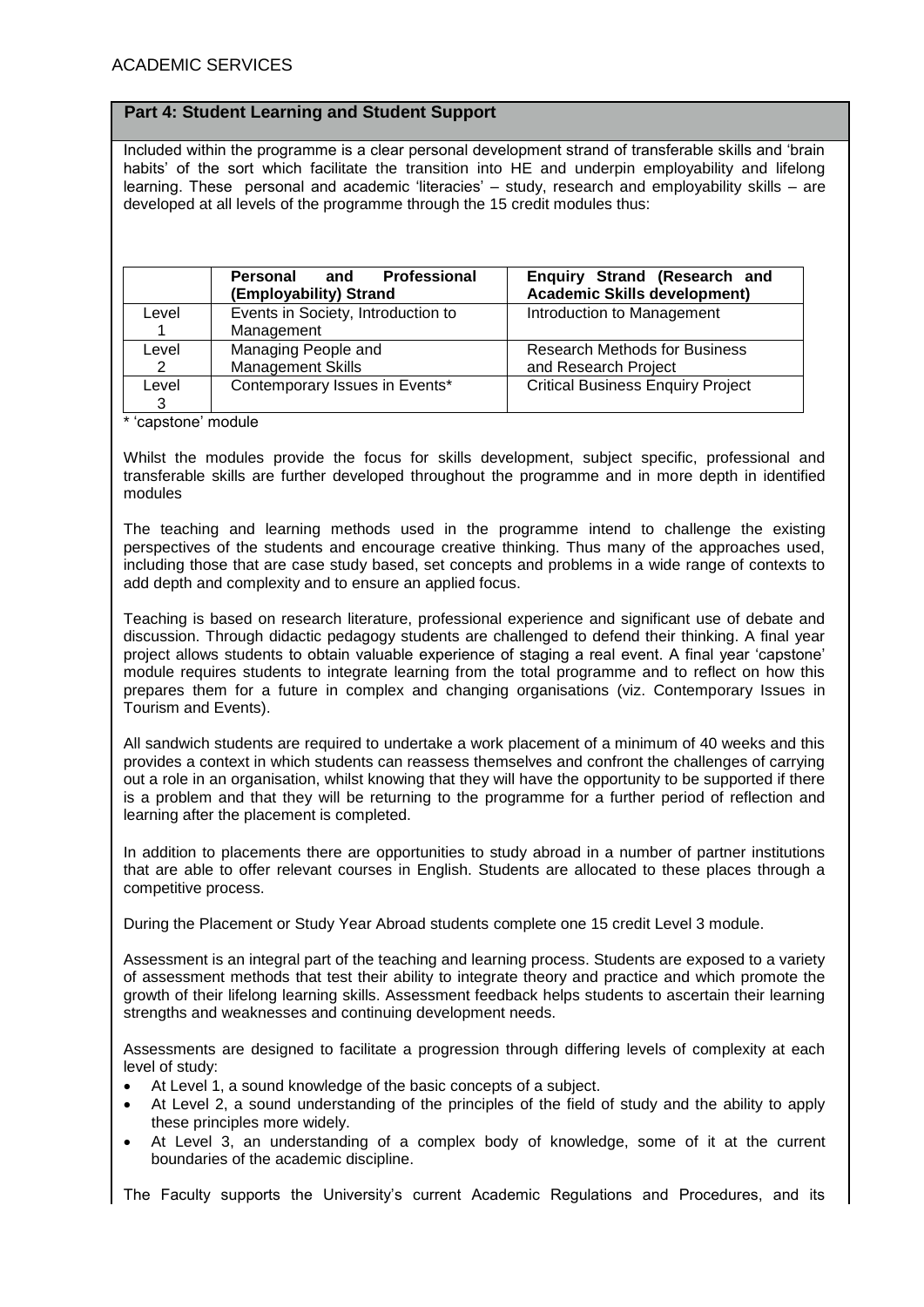requirement for controlled conditions to apply to part of the assessment of every module. Forms of assessment commonly used under controlled and non-controlled conditions are: invigilated timed assignments, including examinations; presentations; in-class tests; self and peer assessments; individual and group projects, and supervised mini-projects; dissertations; personal development portfolios; and employer and self-assessments of the placement.

#### **Learning Resources**

All modules make use of Blackboard for web-enhanced delivery, to at least the recommended minimum standard, and for communications with students. All modules have teaching/learning resource booklets, and most have set texts in accordance with the University's Reading Strategy. Additional support is provided through the library and an extensive student computing network.

Students are directed towards the University online Study Skills resources for the development of skills appropriate to the level and style of each module. Students will be directed on how the resources on this site should be used to develop the skills that will underpin their studies, in module handbooks and/or via Blackboard.

Student learning is fully supported by UWE Library Services through extensive print and electronic resources and a variety of learning spaces. Additional support is provided through the library by means of information and academic skills sessions and self-directed online tutorials available via the University Study Skills website, supported by the online library enquiry service. There is excellent access to electronic resources both on and off campus, facilitated by the extensive student computing network and Wi-Fi.

#### **Student Support and Guidance**

Student support for all issues relating to the content, delivery and assessment of modules is provided by Module Leaders and, for more general academic and professional concerns, by Programme Managers. In addition, students can seek support from a Faculty Learning Support tutor to address specific study skills issues.

At each level students are supported by Personal Academic Tutors, where the role is primarily about being a first point of contact with concern for their well-being and progress. The aim is to help students in the achievement of their academic and employability goals. This is an academic role, and where students have problems of a personal nature they are to be referred as appropriate to UWE Student Services' Student Advisors and to UWE Careers regarding employability issues.

These Student Advisors provide timely, accurate and confidential advice where necessary on all aspects of the provision, for example coursework and examination arrangements, extenuating circumstances procedures, progression counseling, personal issues such as problems with studying or meeting deadlines, financial matters, ill health and so on (including, where relevant, how to access the wider support provided by the University). This service is supported by extensive online resources.

UWE Careers provides extensive support for students in preparation for – as well as throughout – their placement period, and acts as a recruitment service for employers.

Students and graduates are also supported by UWE Careers who help them to access skills, experience and knowledge to improve their employability prospects. The service provides high quality and professional advice and guidance focusing on enabling them to take control of and responsibility for their own career planning and progression/development. They can access support around finding vacancies for work experience, volunteering, part time work and internships, as well as events and workshops. UWE Careers provides recruiter-facing services including advertising graduate job vacancies, work experience and volunteering opportunities, and running both undergraduate and graduate internship schemes. There are also part time jobs advertised by the Student Union Jobshop. There is specialist support for international students including specific resources developed for a range of countries where students are recruited from. Students are introduced to the service at the start of the course and are encouraged to use the service throughout their undergraduate programme, and for three years after graduation.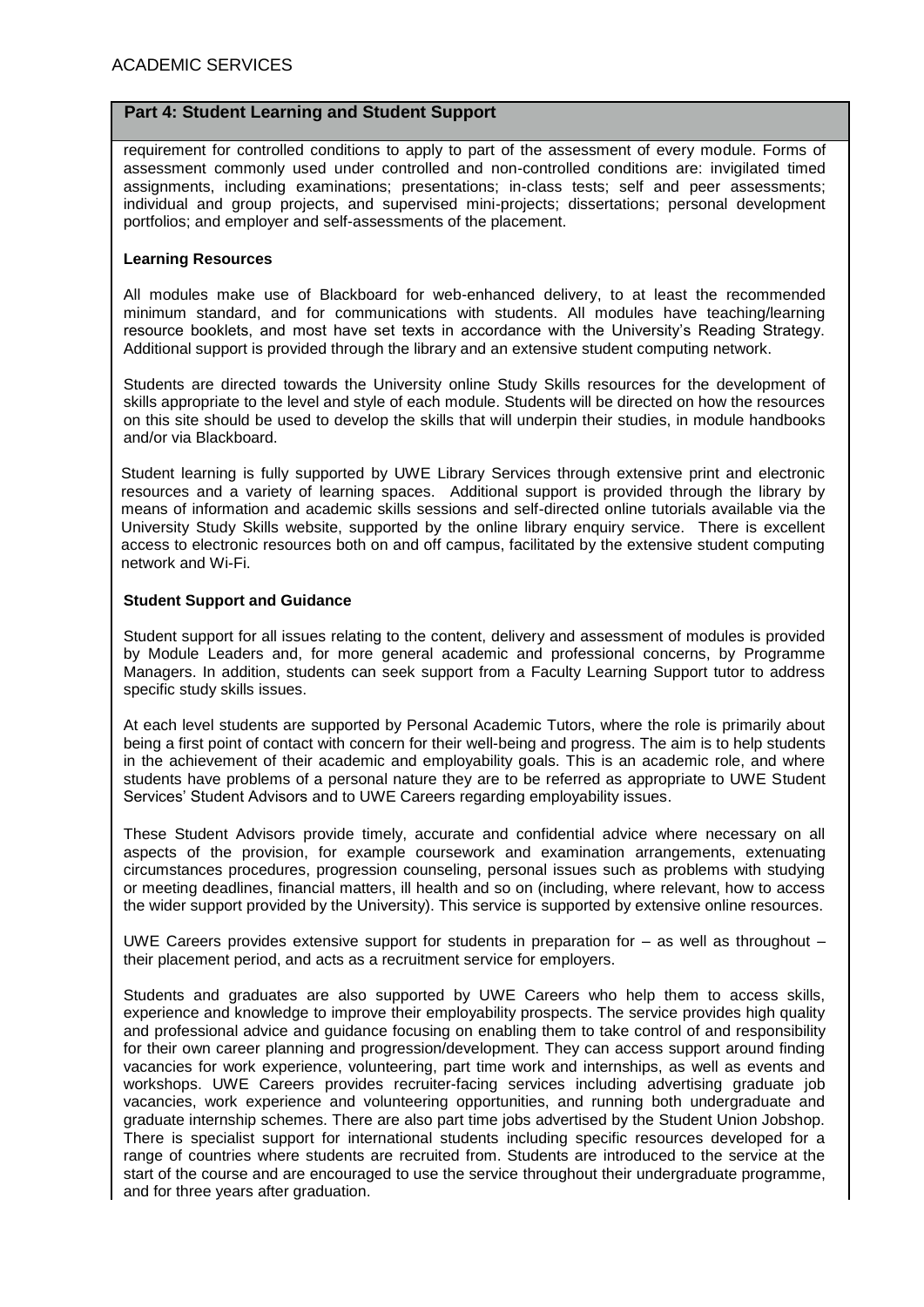All students take part in an Induction programme at the start of their studies, supported by an online social networking site. Separate induction events are arranged for students who arrive as direct entrants at Levels Two or Three (e.g. international, Erasmus and UWE Federation students).

All new students are provided with a short Student Handbook to help them through their first weeks at university, and to act a guide to the complex information environment in which they now find themselves. The Faculty 'Current Student' web pages provide access to the more detailed and up-todate information covering all aspects of academic and administrative procedures and support. These pages link closely to the student portal, myUWE and to the Student Services web pages, and act as a comprehensive 'faculty handbook'.

An important part of the programme is the involvement of students in matters relating to the student experience. Two or three student representatives are selected from each level of the programme to serve on the Student Representatives and Staff Forum (SRSF). These are held each term to discuss issues raised by students in relation to their experience of studying at UWE and on the programme. Issues raised are discussed in an inclusive and friendly atmosphere so that students feel able to contribute openly and honestly about their experiences. Any issues raised are taken forward for action by Programme Managers. Where appropriate, they may be discussed at Departmental Committees or Faculty Academic Standards and Quality Committee.

Support to students with disabilities is offered both at the faculty level under the remit of the Leader of WP, Disability and Schools Liaison, and centrally through the University's Disability Resource Centre. This acts as a holistic service for disabled students and applicants to the University, but also supports the academic and administrative staff who work with disabled students.

In addition to the above, UWE Student Services offers a range of services to support students during their time at university and beyond, including:

- the University Health Centre, and general advice on 'Staying Healthy';
- careers and employability advice on choosing a career, and finding student and graduate vacancies;
- UWE volunteering opportunities for students to get involved in the local community through the Community Volunteer Programme;
- Student Advisors and Counseling, for anything from exam stress to homesickness and depression;
- the Living Centre, for support with faith and spiritual matters;
- Global student support, to help international students to make the most of living and studying in the UK;
- managing disability and dyslexia, to get help with all disability-related support needs; and
- money and visas, for financial checkups or help with UK visa requirements.

# **Part 5: Assessment**

A: Approved to [University Regulations and Procedures](http://www1.uwe.ac.uk/students/academicadvice/assessments/regulationsandprocedures.aspx)

Where students are studying an accelerated version of the programme an approved variant to University Academic Regulations and Procedure will allow students to study more than 160 credits in any one academic year.

## **Assessment Strategy**

All modules use a range of learning approaches including lectures, seminars, workshops, group work, case studies and exercises. Throughout, the learner is encouraged to undertake independent reading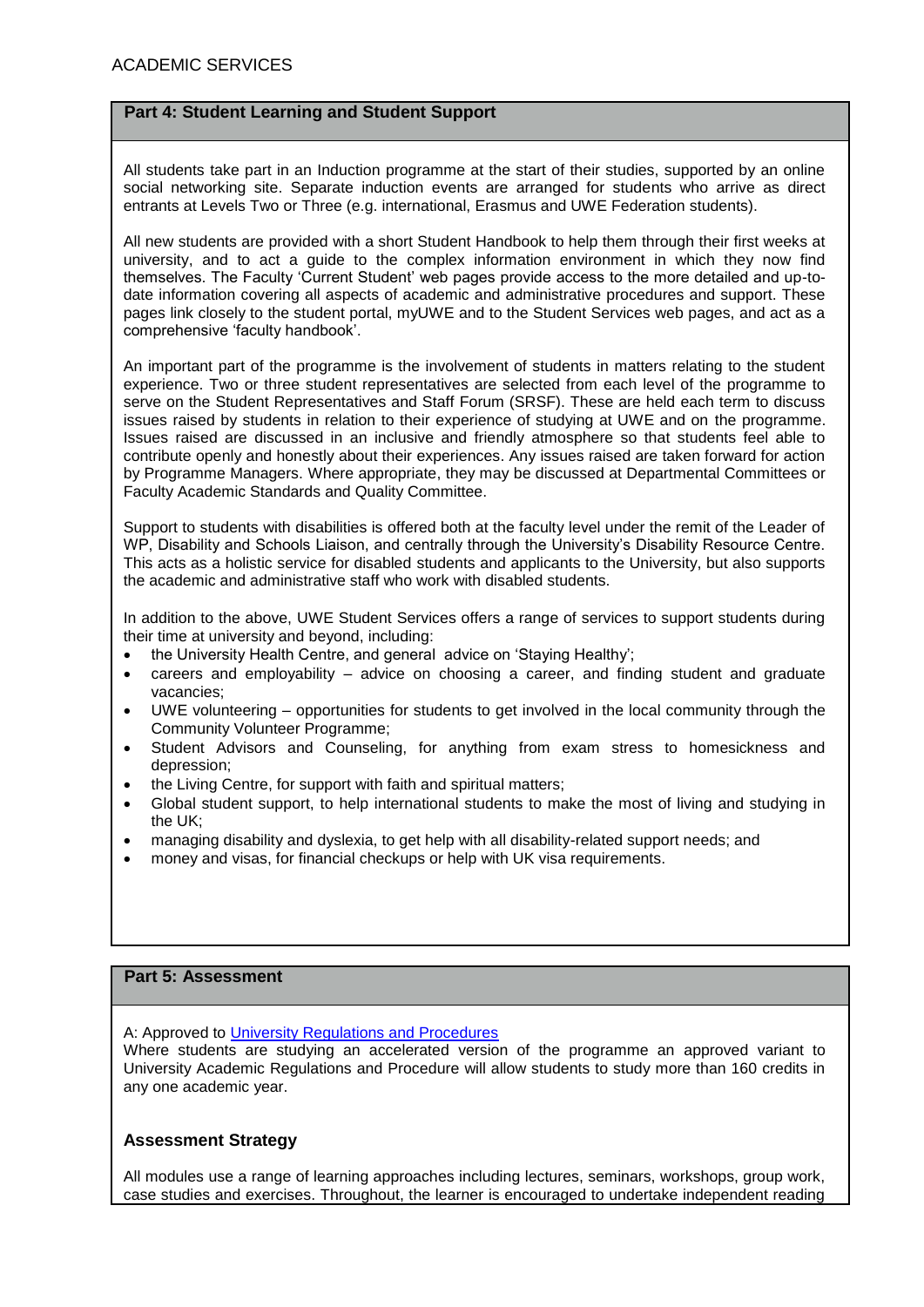# **Part 5: Assessment**

both to supplement and consolidate what is being taught/learnt and to broaden their individual knowledge and understanding of the subject.

Assessment of transferable skills is accomplished through a range of methods which include written individual and group coursework, peer assessment, employer assessment, self-assessment, tests, presentations, examinations and dissertations.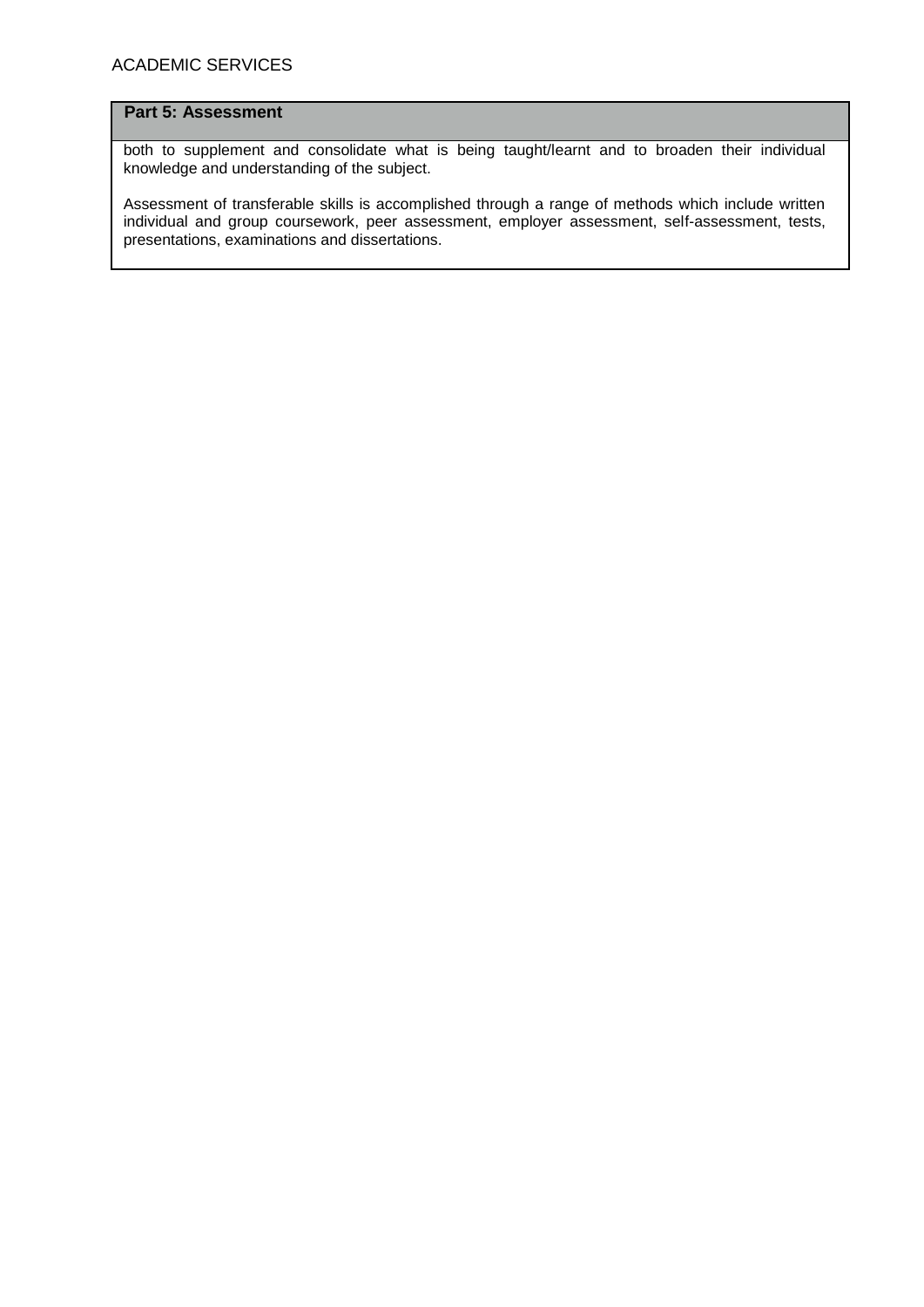# **Part 6: Programme Structure** BA (Hons) Business and Events Management

This structure diagram demonstrates the student journey from Entry through to Graduation for a typical **full time student**, including: level and credit requirements, interim award requirements, and module diet, including compulsory and optional modules.

| <b>ENTRY</b> |                   | <b>Compulsory Modules</b>                                                                                       | <b>Optional Modules</b> | <b>Interim Awards</b>                                            |
|--------------|-------------------|-----------------------------------------------------------------------------------------------------------------|-------------------------|------------------------------------------------------------------|
|              |                   | UMCDMX-15-1<br>Introduction to<br>Management                                                                    | None                    | CertHE Business and<br>Management                                |
|              |                   | UMEDGW-15-1<br>Economics for Events and<br>Marketing                                                            |                         | Credit requirements: 120<br>credits at the appropriate<br>level. |
|              |                   | UMADDN-15-1<br><b>Understanding Business</b><br>and Financial Information<br>(Marketing, Events and<br>Tourism) |                         |                                                                  |
|              | Year <sub>1</sub> | UMKDDE-15-1<br>Understanding the<br><b>Principles of Marketing</b><br>(Marketing, Events and<br>Tourism)        |                         |                                                                  |
|              |                   | <b>UMCDN4-15-1</b><br><b>Business Decision Making</b><br>for Marketing and Events                               |                         |                                                                  |
|              |                   | UMCDMT-15-1<br>Enterprise and<br>Entrepreneurship                                                               |                         |                                                                  |
|              |                   | <b>UMKDN8-15-1</b><br>Events in Society                                                                         |                         |                                                                  |
|              |                   | UMODDP-15-1<br>Understanding<br>Organisations and People<br>(Marketing, Events and<br>Tourism)                  |                         |                                                                  |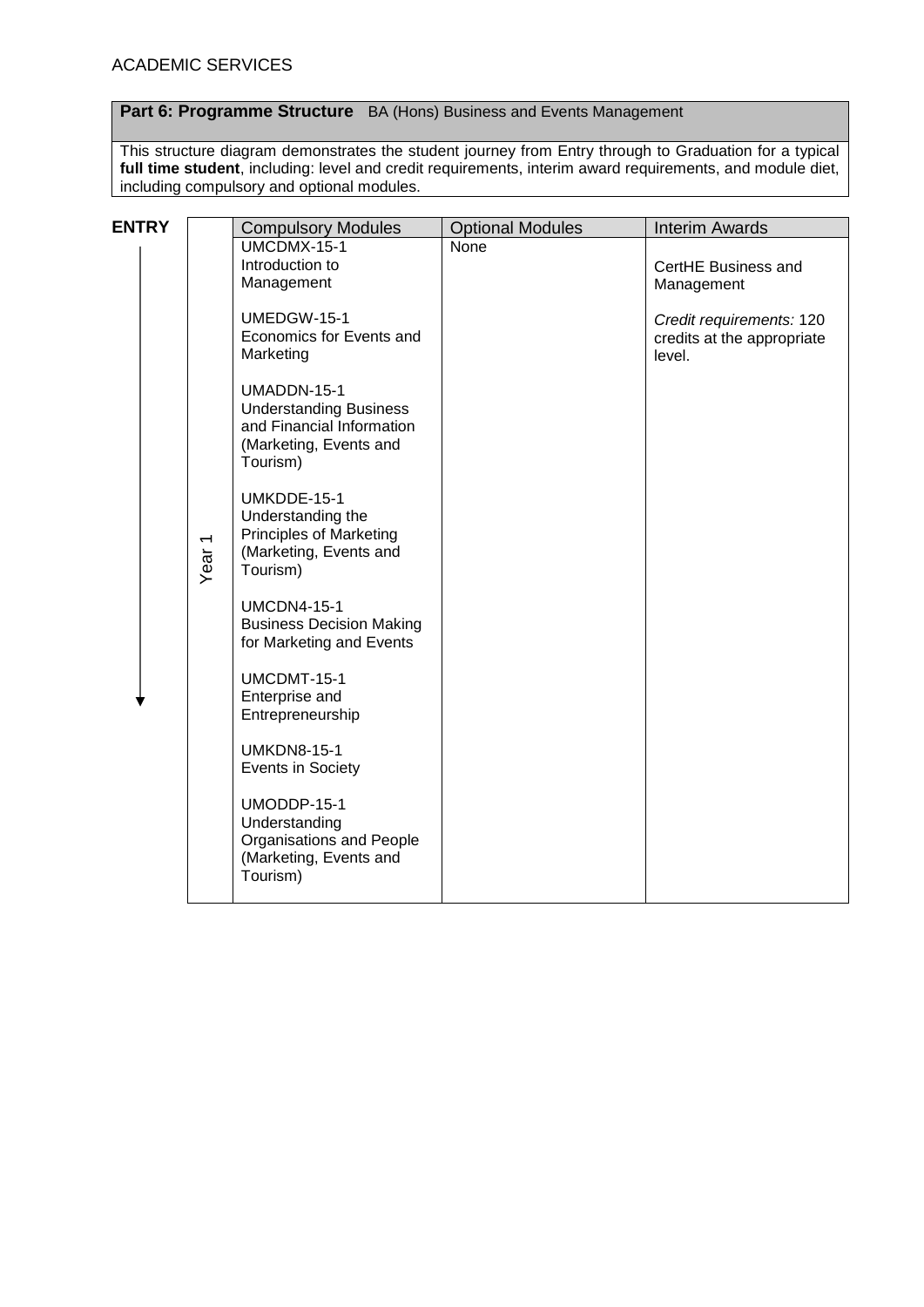|                   | <b>Compulsory Modules</b>         | <b>Optional Modules</b>                            | <b>Interim Awards</b>      |
|-------------------|-----------------------------------|----------------------------------------------------|----------------------------|
|                   | UMPDM3-15-2                       | One option should be                               |                            |
|                   | <b>Managing People</b>            | selected up to a maximum                           | DipHE Business and         |
|                   |                                   | value of 15 credits from the                       | <b>Events Management</b>   |
|                   | <b>UMPDM6-15-2</b>                | list of approved BBS and                           |                            |
|                   | <b>Management Skills</b>          | UWE modules, below.                                | Credit requirements: 240   |
|                   | (Marketing and Events)            | (subject to availability)                          | credits at the appropriate |
|                   | <b>UMCDM9-15-2</b>                | Good Business, Bad                                 | level.                     |
|                   | Research Methods for              | <b>Business and</b>                                |                            |
|                   | <b>Events and Marketing</b>       | Sustainability                                     |                            |
|                   |                                   | <b>UMED8U-15-2</b>                                 |                            |
|                   | <b>UMKDC6-15-2</b>                |                                                    |                            |
|                   | Planning and Managing             | <b>Integrated Marketing</b>                        |                            |
| Year <sub>2</sub> | Events                            | Communications<br><b>UMKD6M-15-2</b>               |                            |
|                   |                                   |                                                    |                            |
|                   | UMCDMB-15-2                       | <b>UMSD7Q-15-2</b>                                 |                            |
|                   | <b>Introductory Research</b>      | Entrepreneurship and                               |                            |
|                   | Project (Marketing and<br>Events) | <b>Small Business</b>                              |                            |
|                   |                                   |                                                    |                            |
|                   | UMKDEW-15-2                       | Additional options, as                             |                            |
|                   | The Business of Events            | appropriate and available,                         |                            |
|                   |                                   | may be offered through the<br>annual Online Module |                            |
|                   | UMADDF-15-2                       | Choices process each                               |                            |
|                   | <b>Financial Aspects for</b>      | year.                                              |                            |
|                   | Marketing, Events and<br>Tourism  |                                                    |                            |
|                   |                                   |                                                    |                            |
|                   |                                   |                                                    |                            |

## **Placement or Study Year Abroad (SYA)**

Students on the sandwich route of the programme (SW) must choose and pass one of the following options both of which aim to enable students to contextualise their academic learning in an applied business and/or cultural context:

1. Work Placement: a significant period of paid employment or self-employment normally in the field relevant to the specialism of the degree.

During this time students must complete the 15 credit level 3 module, Placement Learning, UMCDN5-15-3. This module assesses the student's personal development, from the experience of placement and their ability to identify issues relevant to their Placement's organisational context and to then frame, scale and position a critical work-based enquiry relevant to the specialism of the degree.

2. Study Year Abroad, which consists of two semesters of study at a partner institution abroad.

During this time students must complete the 15 credit level 3 module, Learning and Development on Study Year Abroad (UMCD9Y-15-3). This modules assesses assess the student's personal development from the experience of SYA and their ability to evidence cross-cultural awareness and analysis of the country in which they have been studying.

In addition, whilst at the partner institution students must have studied and attempted assessments in modules totalling 60 ECTS, of which 50-55 ECTS should be in modules related to their programme of study at UWE with a further 5-10 ECTS in the language of the host country. If the advent of failing any modules students must be able to demonstrate engagement i.e. that they have attended classes and sat the exams.

**To be eligible for either Placement or SYA students would normally be expected to have passed a minimum of 210 credits**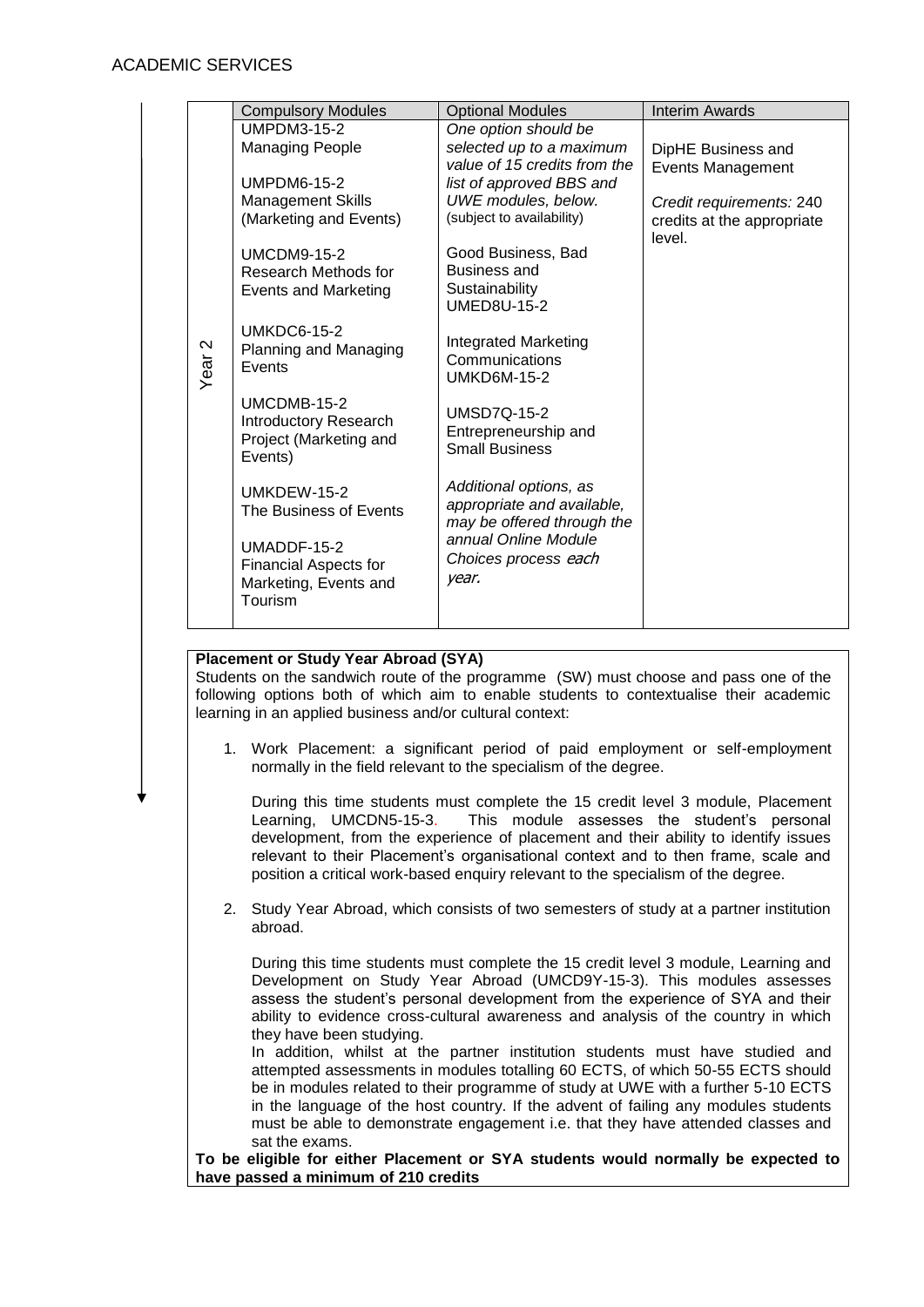|                   | <b>Compulsory Modules</b>                                                                                                                                                                                                                                                                                                                                                                                                                                                                                     | <b>Optional Modules</b>                                                                                                                                                                                                                                                                                                                                                                                                                                                                                                                                                                                                                                                                                                                                                                                                                   | <b>Interim Awards</b>                                                                                                                                                     |
|-------------------|---------------------------------------------------------------------------------------------------------------------------------------------------------------------------------------------------------------------------------------------------------------------------------------------------------------------------------------------------------------------------------------------------------------------------------------------------------------------------------------------------------------|-------------------------------------------------------------------------------------------------------------------------------------------------------------------------------------------------------------------------------------------------------------------------------------------------------------------------------------------------------------------------------------------------------------------------------------------------------------------------------------------------------------------------------------------------------------------------------------------------------------------------------------------------------------------------------------------------------------------------------------------------------------------------------------------------------------------------------------------|---------------------------------------------------------------------------------------------------------------------------------------------------------------------------|
| Year <sub>3</sub> | <b>Critical Business Enquiry</b><br>Project<br><b>UMCD9W-30-3</b><br>OR.<br><b>Enterprise Project</b><br><b>UMCD9Q-30-3</b><br><b>OR</b><br><b>Applied Business Project</b><br>UMCDHU-30-3<br><b>OR</b><br><b>Business Project</b><br>UMCDFS-30-3<br>Professional Practice in<br>Events<br>UMKDFD-15-3<br>Contemporary Issues in<br>Events<br>UMKDBP-15-3<br><b>Strategic Management</b><br>(Marketing Events and<br>Tourism)<br>UMSDDJ-15-3<br><b>Staging and Evaluating</b><br>Events<br><b>UMKDC7-15-3</b> | Two options should be<br>selected up to a maximum<br>value of 30 credits from the<br>list of approved BBS and<br>UWE modules, below.<br>(subject to availability)<br>Students who have<br>completed a Placement or<br>SYA (and passed the<br>relevant modules) are<br>required to select one<br>option up to a maximum<br>value of 15 credits.<br><b>Marketing Services</b><br><b>UMKD6R-15-3</b><br>Organisational Leadership<br><b>UMOD6F-15-3</b><br><b>Project Management</b><br><b>UMMD7P-15-3</b><br>Entrepreneurship: Ideas &<br>Practices<br>UMSD84-15-3<br>Work-Integrated Learning<br>Project<br>UMCDKM-15-3<br>UMCDKD-15-3<br><b>Cross Cultural Learning</b><br>and Development<br>Additional options, as<br>appropriate and available,<br>may be offered through the<br>annual Online Module<br>Choices process each<br>year. | <b>BA Business and Events</b><br>Management (SW)<br><b>BA Business and Events</b><br>Management (FT)<br>Credit requirements:<br>300 credits at the<br>appropriate levels. |

# **GRADUATION**

# **Part time:**

n/a

# **Part 7: Entry Requirements**

The University's Standard Entry Requirements apply with the following additions/exceptions\*:

• International students seeking direct entry into Level 3 require IELTS with 6.0 in all components, or an overall band score of 6.5 or above.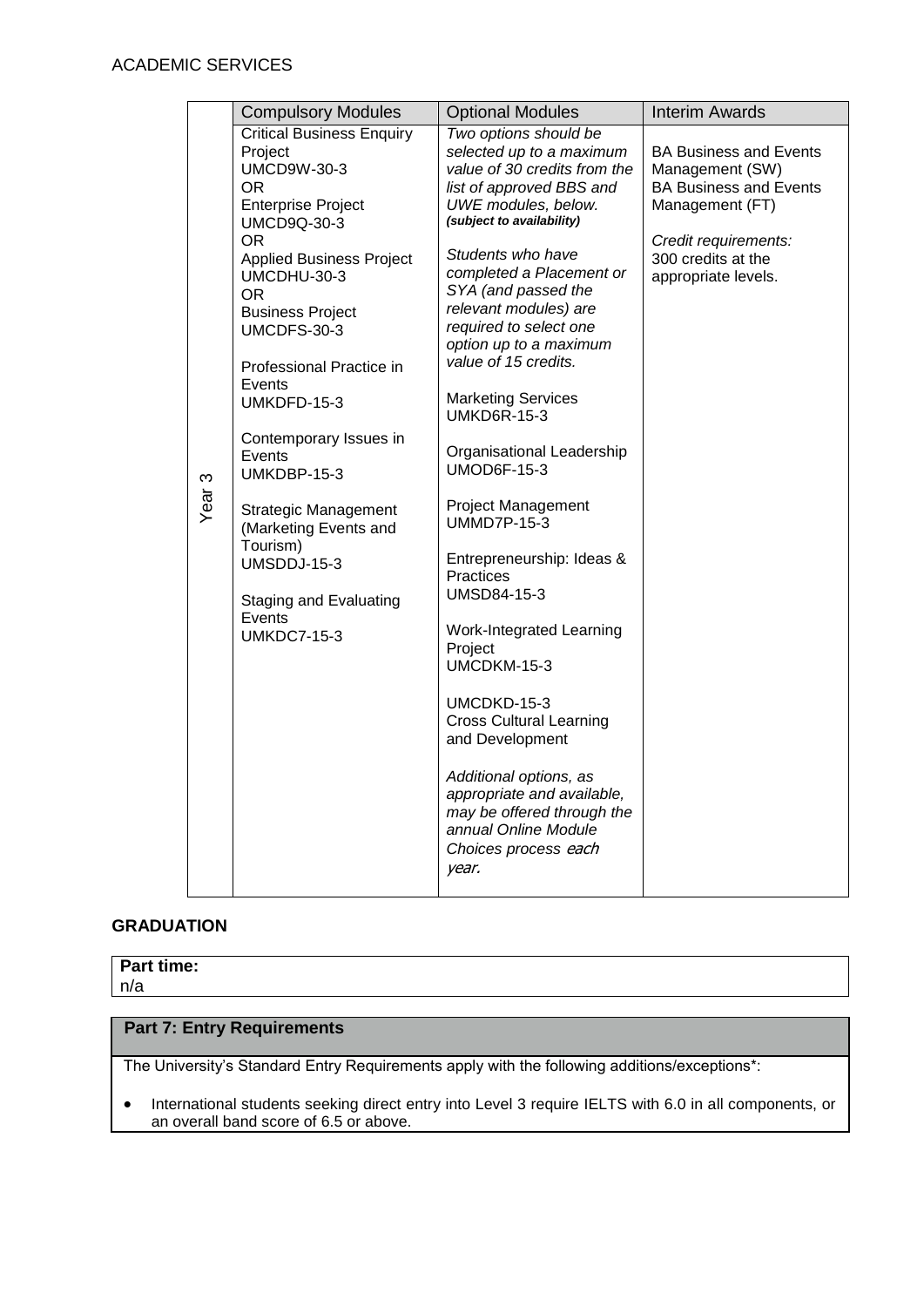# **Part 8: Reference Points and Benchmarks**

The learning outcomes of the programme map against the QAA Subject Benchmark Statements for General Business and Management (revised February 2007) and Hospitality, Leisure, Sport and Tourism (revised May 2008), and the following University strategies and policies:

- The University's Vision and Mission
- UWE Bristol Strategy 2020
- UWE Charter

Faculty (Business and Law) strategies and policies:

- [Blended Learning Framework](https://share.uwe.ac.uk/sites/bbs/prog/qa/UG%20Clustering%20Activities%201011/UG%20Redesign%20documents%20(all%20supporting%20docs)/FBL%20Strategy%20documents%20informing%20the%20UG%20Redesign/Blended%20Learning%20Framework.docx)
- [Curriculum Principles](https://share.uwe.ac.uk/sites/bbs/prog/qa/UG%20Clustering%20Activities%201011/UG%20Redesign%20documents%20(all%20supporting%20docs)/FBL%20Strategy%20documents%20informing%20the%20UG%20Redesign/Curriculum%20Principles.docx)
- [Employability Strategy](https://share.uwe.ac.uk/sites/bbs/prog/qa/UG%20Clustering%20Activities%201011/UG%20Redesign%20documents%20(all%20supporting%20docs)/FBL%20Strategy%20documents%20informing%20the%20UG%20Redesign/Employability%20Strategy.docx)
- [FBL Learning, Teaching and Assessment \(LTA\) Strategy](https://share.uwe.ac.uk/sites/bbs/prog/qa/UG%20Clustering%20Activities%201011/UG%20Redesign%20documents%20(all%20supporting%20docs)/FBL%20Strategy%20documents%20informing%20the%20UG%20Redesign/Faculty%20of%20Business%20and%20Law%20LTA%20Strategy.docx)
- Enterprise and Entrepreneusrship Strategy

Staff research projects. Wherever possible, members of staff are encouraged to utilise their research – and that of colleagues – to inform their teaching, both in terms of content and pedagogic approach.

Employer interaction and feedback. A forum of local tourism and events organisations has been created to facilitate dialogue between employers and the Tourism and Events team at UWE. This forum encourages discussion of how curriculum can best be designed to meet the needs of local organisations whilst also providing students with appropriate skills and knowledge sought in graduates. In this respect employers have a direct input into shaping the curriculum, as well as providing opportunities for work-based learning and project work.

EMBOK (Event Management Body of Knowledge), url: [http://embok.org/.](http://embok.org/)

This specification provides a concise summary of the main features of the programme and the learning outcomes that a typical student might reasonably be expected to achieve and demonstrate if he/she takes full advantage of the learning opportunities that are provided. More detailed information on the learning outcomes, content and teaching, learning and assessment methods of individual modules can be found in module specifications, available on the [University's](http://info.uwe.ac.uk/modules/) website.